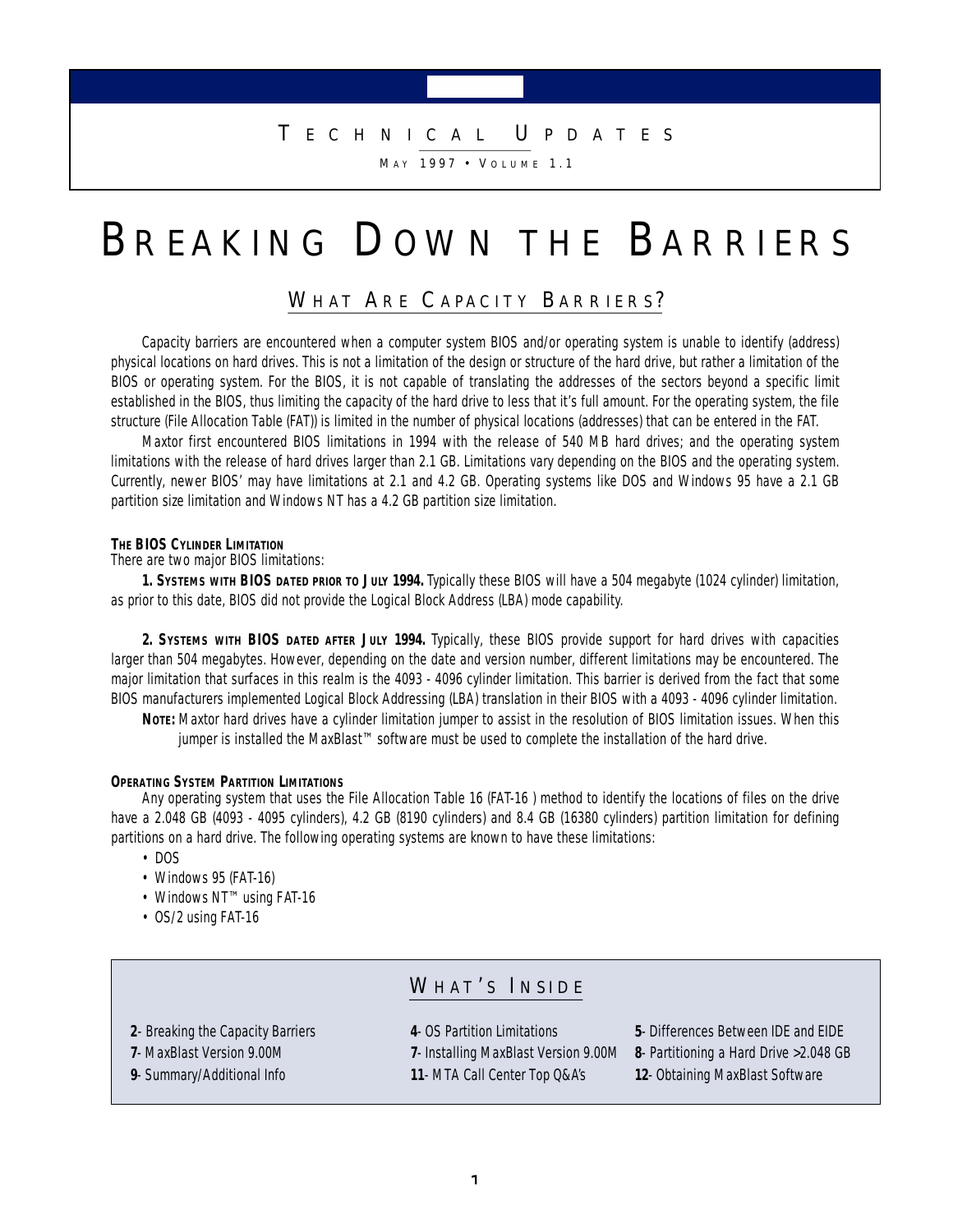#### **OTHER OPERATING SYSTEM PARTITION LIMITATIONS**

Window NT using NTFS has a partition limitation of 4 GB per partition.

#### **THE DOS PARTITION LIMITATION**

The DOS partition limitation is derived from the File Allocation Table (FAT). DOS uses the FAT to keep track of hard disk space. The FAT is only capable of working with 32,768 bytes per cluster and no more than 65,536 clusters. If you multiply the two numbers together, you get the maximum partition size that DOS can use (2,147,483,648 bytes or 2048 Mbytes (2,147,483,648 (÷10242<sup>2</sup> )). Reference the Maxtor Installation Guide obtained from MaxFax™ or a DOS system manual for detailed instructions on partitioning and formatting the hard drive.

### BREAKING THE CAPACITY BARRIERS

#### **504 MB BARRIER**

Prior to 1994, system and Interface card BIOS' had a limitation of 1024 cylinders, 16 heads and 63 sectors. This limited hard drive capacities supported by systems to 504 megabytes. Systems built in the latter half 1994 and later generally have an enhanced BIOS setting called LBA (logical block addressing) that allows systems to support hard drives to their full size.

LBA translation provides the BIOS with the ability to translate sector addresses on large capacity hard drives. LBA translation occurs when the operating system provides the BIOS with a specific address (e.g. cylinder 1654, head 12, and sector 34) and the translations provide the hard drive with the logical address that equates to this physical address on the hard drive. To determine if a BIOS is enhanced, look for these terms:

- LBA
- MODE
- IDE TRANSLATION
- LOGICAL BLOCK

The ability of a BIOS to calculate a hard drive capacity greater than 504 MB does not necessarily mean that the BIOS is "translating" the addresses of the sectors to obtain the true capacity of the drive. There are times when a user needs to enable the BIOS "translation" (i.e., user might need to change a hard drive's MODE from Normal to LBA); moreover, there are times when the BIOS may not support its own calculations.

The best way to keep track of these BIOS are by their respective copyright dates. The major vendors that support "translation" are the easiest to trace:

- American Megatrends™ Inc. (AMI) dated 7/25/94 and newer
- Phoenix™ v4.03
- AWARD™ with 4.50G

#### **HARDWARE SOLUTION**

Upgrade the system BIOS or use an Enhanced IDE (EIDE) Interface or BIOS extender card that provides the correct LBA support for large capacity hard drives. If this solution is not selected then the Software Solution must be used.

#### **SOFTWARE SOLUTION**

For those systems that do not provide the LBA BIOS feature, Maxtor has a solution, in 1993 Maxtor developed MaxBlast software. Software translation is an effective, non-conventional means of translating sector addresses of large capacity hard disk drives. Instead of loading a driver in the start-up files, MaxBlast loads drivers before the operating system is loaded. If the user experiences difficulties accessing the software, a new copy be obtained from:

- Maxtor BBS (303) 678-2222
- Maxtor Internet http://www.maxtor.com OR ftp.maxtor.com
- Via US Mail

**NOTE:** Contact Maxtor Technical Assistance or Customer Service at 1-800-2MAXTOR to receive MaxBlast diskette by mail.

#### **2.1 AND 4.2 GB BARRIERS**

Systems encountering these barriers are plentiful; however many of these systems will be able to obtain the full capacity of the Maxtor hard drive through use of the MaxBlast software. MaxBlast is included in Maxtor's Retail Kits and MaxBlast is also available for downloading from Maxtor's Internet home page or our BBS should the user need it.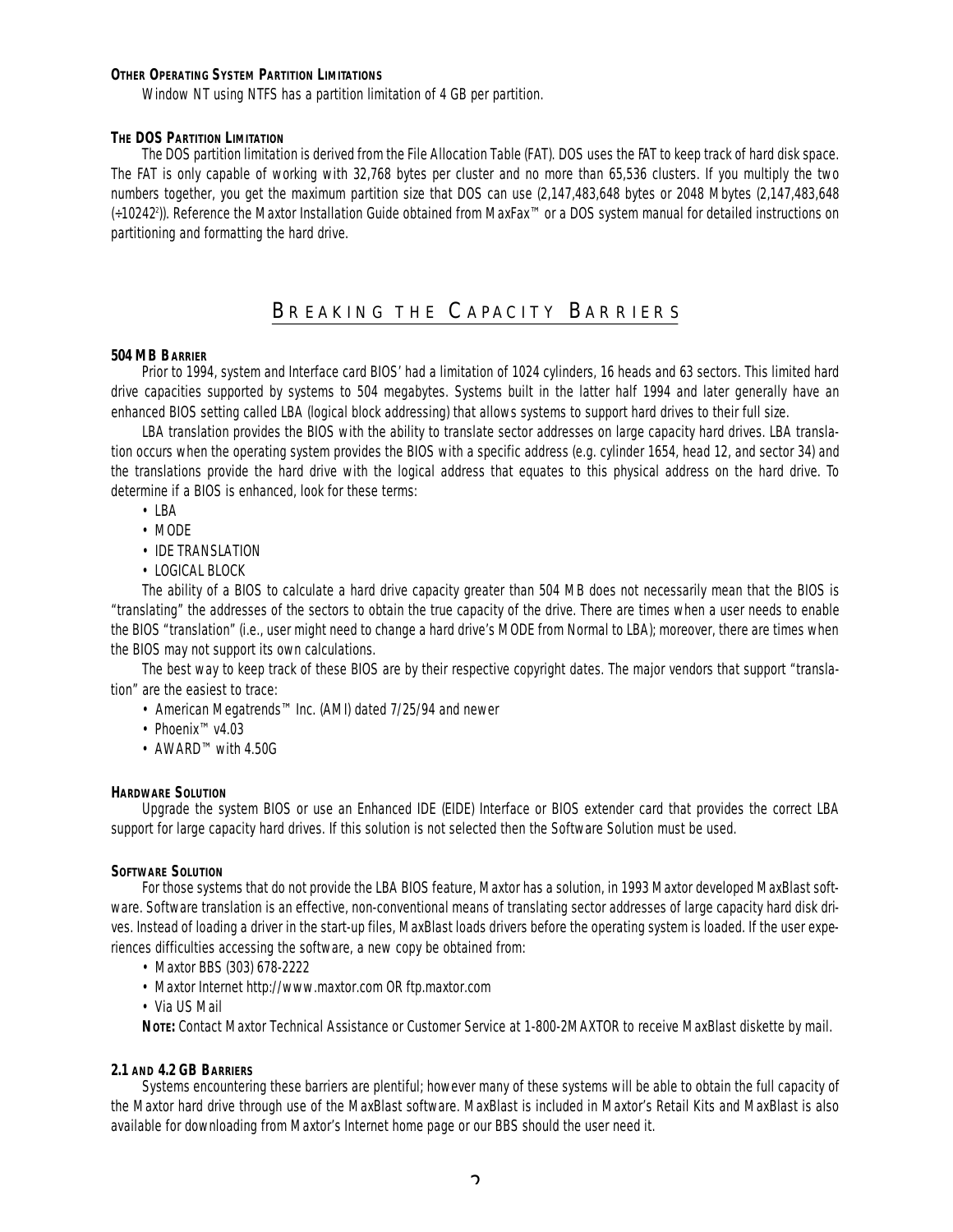The most common symptom that a user will see on a system with a BIOS that does not support the size of the drive is a hang condition during POST (Power on Self Test) when the BIOS tries to AUTO DETECT the drive. This may occur on systems built from 1994 to 1997, and possibly beyond.

#### **NOTES:**

**1.** Some systems will AUTO DETECT as a built-in feature to the BIOS and is unalterable by the end user.

**2.** If the system has a BIOS restriction that requires the use of the cylinder limitation jumper and the user plans to install the Windows NT 4.0 operating system, the system BIOS must be upgraded. This is required as Windows NT 4.0 will only see the drive as a 2.1 GB hard drive with this jumper installed. The remaining capacity of the hard drive will be unavailable to Windows NT 4.0. An alternate to the system BIOS upgrade is an Enhanced IDE interface card with a BIOS providing correct LBA support for hard drives with capacities exceeding 2.1 GB. This is a limitation of the BIOS and not the Maxtor hard drive. Other operating systems may also experience these symptoms.

#### **SYMPTOMS**

The effects of drive installation in a system with the 4095 cylinder BIOS limitation are:

**1. TRUNCATION OF CYLINDERS.** Cylinder truncation is when the BIOS limits the number of cylinders reported to the operating system to 4095. The BIOS may display the drive as having more than 4095 cylinders, but it still only reports a total of 4095. When this occurs, the operating system is limited to 2.1GB and cannot access the remainder of the drive.

**2. SYSTEM HANG AT POST.** System hang occurs when the BIOS has a problem truncating the cylinders and locks the system up during Power On Self Test (POST). This can be caused by the AUTO DETECT feature some BIOS have implemented.

**3. CYLINDER WRAP.** Cylinder wrapping is when the BIOS takes the remaining number of cylinders from the maximum allowed (4095) and reports it to the operating system. For example, if the drive listed 4096 cylinders, the BIOS would report only 1 cylinder to the operating system.

**4. SYSTEM HANG AT BOOT.** (This is only for drives larger than 4.2 GB). A system hang is when the operating system hangs during initial loading, either from floppy diskette or existing hard drives. This can be caused by the BIOS reporting the number of heads to the operating system as 256 (100h). The register size DOS/Windows 95 uses for the head count has a capacity of two hex digits. This is equivalent to decimal values 255.

#### **HARDWARE SOLUTION**

Upgrade the system BIOS or use an Enhanced IDE (EIDE) Interface or BIOS extender card that provides the correct LBA support for large capacity drives. If this solution is not selected then the Software Solution must be used.

#### **SOFTWARE SOLUTION**

For those systems that do not provide the LBA BIOS feature, Maxtor has had a solution since 1993, that is to use the MaxBlast software. Software translation is an effective, non-conventional means of translating sector addresses of large capacity hard disk drives. Instead of loading a driver in the start-up files, MaxBlast loads drivers before the operating system is loaded. If the user experiences difficulties accessing the software, a new copy can be obtained from:

- Maxtor BBS (303) 678-2222
- Maxtor Internet http://www.maxtor.com OR ftp.maxtor.com
- Via US Mail

**NOTE:** Contact Maxtor Technical Assistance or Customer Service at 1-800-2MAXTOR to receive MaxBlast diskette by mail.

#### **BARRIER NOTES:**

**1.** Currently Maxtor has only tested the Promise EIDE interface card. The Promise EIDEMAX™ does provide LBA support for hard drives greater than 4.2 GB. Maxtor continues to evaluate new controllers for this function.

**2.** Set the BIOS to the UDT and set the cylinders to 1024, heads to 16 and sectors to 63. Complete the installation using the MaxBlast software.

**3.** For drives larger than 2.1 GB, users will have to partition the drive into more than one drive letter to get the full size. This is a limitation imposed by the operating system and not the drive or the computer. Operating systems using FAT 16 based file management (such as DOS and Windows 95) are limited to 2.048 GB per drive letter (partition).

**4.** 4.2 GB or larger drives. The user will have to partition the drive into more than two drive letters to get the full size. This is a limitation imposed by the operating system and not the drive or the computer. Operating systems using FAT 16 based file management (such as DOS and Windows 95) are limited to 2.048 GB per drive letter.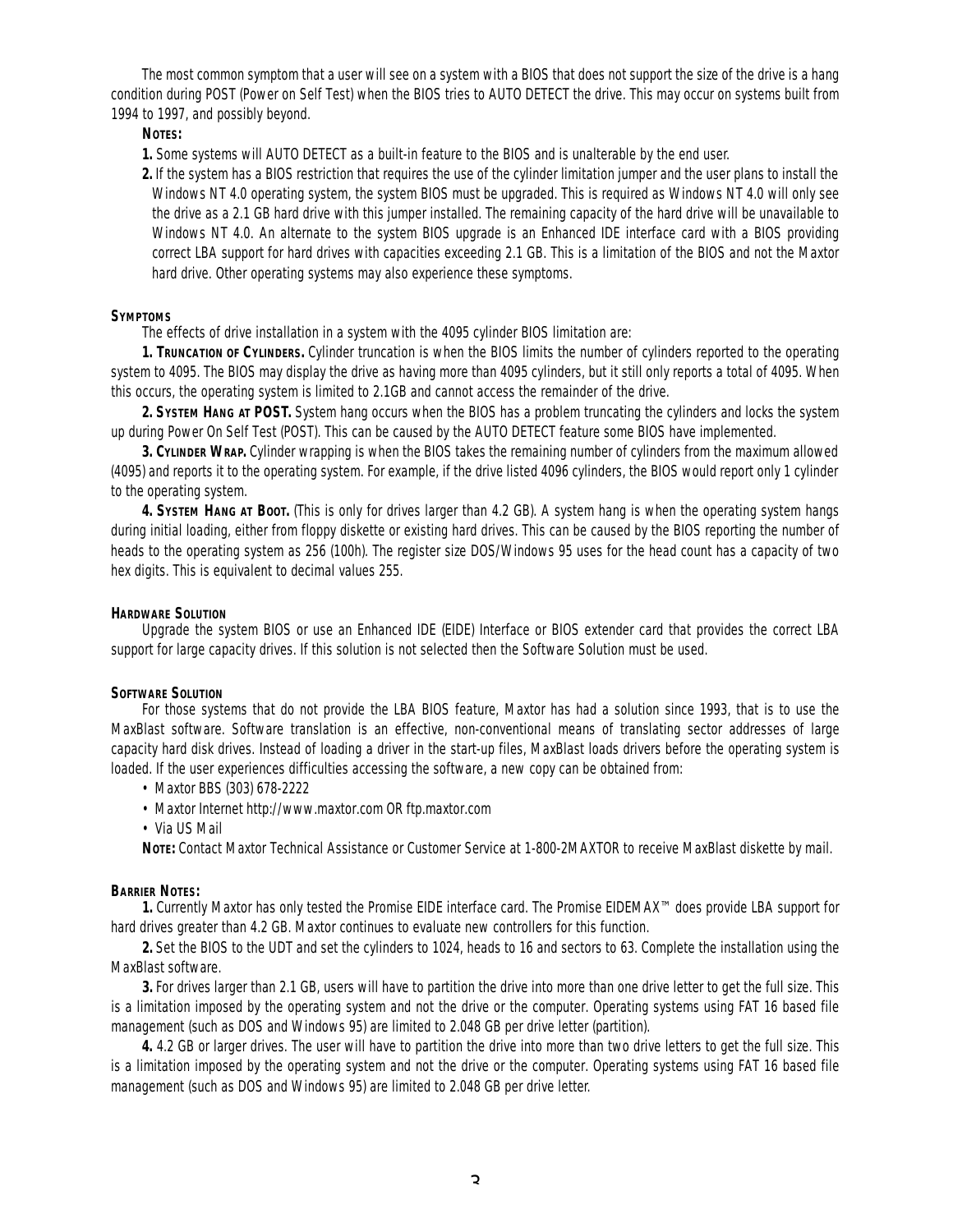### OPERATING SYSTEM PARTITION LIMITATIONS

There are currently two basic file tracking structures in use, FAT 16 and FAT 32. The FAT or File Allocation Table is the table of contents that identifies the addresses of the sectors/cluster where files are stored on the hard drive. The capacity of the FAT is what determines the storage cluster size and the partition size limitations for the operating system.

#### **PARTITIONS/VOLUMES USING FAT 16**

It is necessary to create more than one partition if you are using FAT 16 and exceeding 2048 MB for the drive capacity. If the drive is larger than 4096 MB, users must create three partitions. The following table identifies the cluster sizes for FAT 16.

### FAT 16 CLUSTER SIZES

| VOLUME (PARTITION) SIZE (MB) | <b>CLUSTER SIZE</b> | <b>SECTORS PER CLUSTER</b> |
|------------------------------|---------------------|----------------------------|
| $16 - 127$                   | 2 k or 2048 bytes   | 4                          |
| $128 - 255$                  | 4 k or 4096 bytes   | 8                          |
| $256 - 511$                  | 8 k or 8192 bytes   | 16                         |
| $512 - 1023$                 | 16 k or 16384 bytes | 32                         |
| 1024 - 2048                  | 32 k or 32768 bytes | 64                         |
|                              |                     |                            |

#### **PARTITIONS/VOLUMES USING FAT 32**

For operating systems using FAT 32, it is not necessary to create additional partitions due to the drive capacity. The following table identifies the cluster sizes for FAT 32.

### FAT 32 CLUSTER SIZES

| VOLUME (PARTITION) SIZE | <b>CLUSTER SIZE</b> | <b>SECTORS PER CLUSTER</b> |
|-------------------------|---------------------|----------------------------|
| 512 MB - 8 GB           | 4 k or 4096 bytes   | 8                          |
| 8 GB - 16 GB            | 8 k or 8192 bytes   | 16                         |
| 16 GB - 32 GB           | 16 k or 16384 bytes | 32                         |
| $>$ 32 GB               | 32 k or 32768 bytes | 64                         |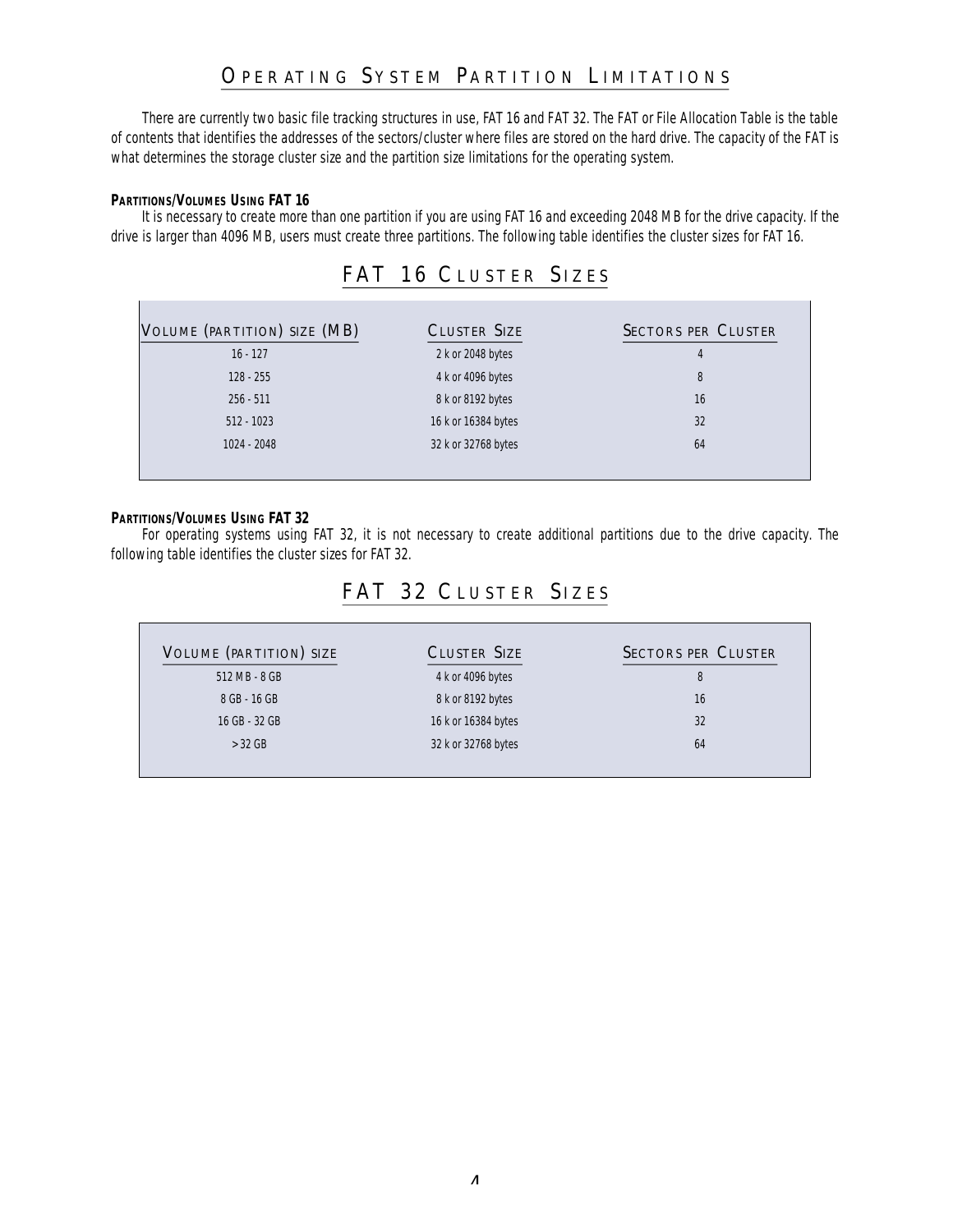## SYSTEMS AND BIOS THAT DO NOT SUPPORT DRIVES  $> 4.2$  GB

The following table lists the known systems and BIOS that do not support hard drive with capacities exceeding 4.2 GB as of the date of publication.

| <b>SYSTEM MANUFACTURER</b> | MODEL/TYPE | <b>BIOS/DATE</b> |
|----------------------------|------------|------------------|
| <b>ACER</b>                | All        | <b>ACER BIOS</b> |
| Compaq                     | All        | Compaq BIOS      |
| <b>IBM</b>                 | All        | <b>IBM BIOS</b>  |
| Packard Bell               | All        | All              |
| Generic                    | Phoenix    | All              |
| Generic                    | AMI        | Prior to 7/25/94 |
| Generic                    | Award      | Prior to 10/94   |

#### **NOTES:**

**1.** Currently all OEM systems that use Phoenix BIOS core will exhibit the same problems with 4.2 and larger drives.

**2.** AMI BIOS which support drives larger than 2 GB will support 4.2 GB and larger drives.

### DIFFERENCES BETWEEN IDE AND EIDE

#### **WHAT IS IDE/ATA?**

Integrated Drive Electronics, IDE, is a storage device where most of the disk controller is integrated into the disk drive, resulting in a less expensive product and an easier implementation of firmware. ATA is simply a set of rules or guidelines to which an IDE drive should conform.

#### **WHAT IS ATA-2?**

ATA-2 is an enhanced version of the ATA standard. It essentially adds performance and features like:

- **1.** Lists the drives abilities and sets operating characteristics.
- **2.** Faster transfer rates for both PIO and DMA.
- **3.** Improves drive compatibility.

#### **WHAT IS ENHANCED-IDE (EIDE) AND FAST-ATA?**

Drive manufactures started investigating ways to make improvements to the ATA interface, EIDE was developed by one and Fast-IDE by another. The enhancements affected two areas, the BIOS and the hard drives. These improvements were designed to overcome the 504 MB limitations and provide support for much larger hard drive capacities. These efforts were turned over to the ANSI committee for development as an industry wide standard. The revisions were first incorporated in the ATA-2 specification and amplified in ATA-3 and ATA-4/ATAPI ANSI standards. The term Enhanced IDE (EIDE) interface was a development of these actions. Both are now incorporated into the ANSI standards.

#### **WHAT ARE THE MAIN FEATURES OF EIDE?**

These are the main features:

- **1.** Faster transfer modes- PIO modes 3&4 and DMA mode 2
- **2.** Multiple Read/Write commands
- **3.** LBA mode, translation for drives larger than 504 MB
- **4.** Four devices on the ATA controller (secondary port)
- **5.** CD ROM and Tape support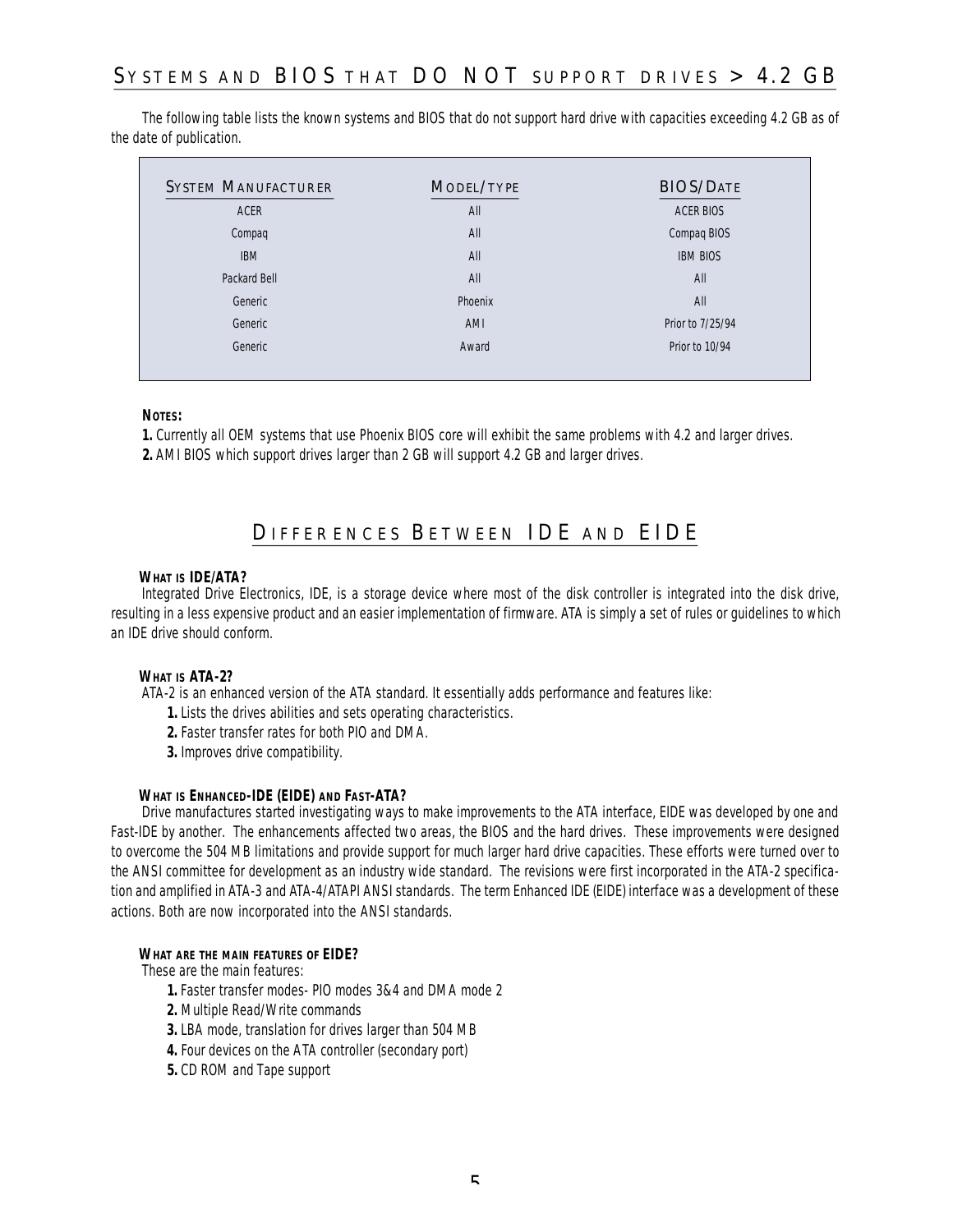#### **ATA-2, ATA-3 AND ATA-4 / ATAPI COMPATIBILITY**

The ANSI standards are designed to ensure that all devices covered under the standards in the same family are to be both backward and forward compatible. This means that drives and interface cards developed under one standard is designed to be compatible with older devices and also support devices under the new standards. When devices developed under different levels of these standards are integrated in a system the system will operate at an overall performance based upon the design limitations of the oldest device that affects system performance. Therefore, a hard drive designed under ATA-4 attached to an ATA-2 interface will be restricted to the performance capability of the ATA-2 interface. Devices attached to newer design interfaces will operate to their design limitations and not affect the performance of other devices attached to the interface. An ATA-4 interface will support an ATA-2, ATA-3 and ATA-4 hard drives, and each hard drive will operate at it's designed performance level. Therefore, overall system performance is affected by the oldest device in the system.

#### **WHAT IS ATAPI?**

AT Attachment Packet Interface (ATAPI) is a proposed standard for implementing SCSI like other removable media. The advantages of ATAPI are:

**1.** It's inexpensive

**2.** Easy to implement in current systems

The disadvantage is that it requires the use of drivers for operability.

#### **WHAT IS LOGICAL BLOCK ADDRESSING (LBA)?**

LBA is a mathematical scheme for addressing sectors, beginning at cylinder 0, head 0 and sector 1, is equal to LBA0. This scheme linearly maps the drive until the final physical sector is reached. LBA is efficient because system overhead is reduced by not having to convert the OS's LBA to the BIOS CHS and then back to drive LBA.

#### **WHAT IS CHS?**

CHS stands for cylinders, heads, sectors, and is the conventional means for BIOS to communicate to the Drive. CHS has a limitation of 1024 cylinders, 16 heads and 63 sectors per track resulting in a maximum capacity of 504 MB.

### NEW ENHANCEMENTS TO MAXBLAST VERSION 9.00M

• Diskette is bootable with an independent operating system (MHOS). If a BIOS is controlling a drive with 256 logical heads, DOS (even if loaded from a floppy) will cause the system to hang. The MHOS eliminate this problem.

• Makes a backup of track zero for easy recovery in the case of a virus or inadvertent writes to the MBR. The bootable (MHOS) diskette may then be used as an emergency diskette if the user needs to restore track zero of their hard drive.

• EZ-MAX displays system and drive information so the user can easily give this information to technical support if the need arises. It also gives the user tips on how to access and properly setup their system BIOS.

• Works with systems that do not support drives with more than 8192 cylinders (4.2GB).

• If the drive is moved in the future to a system that supports large drives, MaxBlast 9.00M may be removed with *NO*  data loss.

• Gives the option to copy the entire contents of existing drives in the system to the new hard drive during the installation.

### STEP-BY-STEP INSTALLATION PROCEDURE FOR MAXBLAST VERSION  $9.00\rm{M}$

**1.** Boot the system. Use the MaxBlast diskette included with the hard drive or the bootable diskette created with the downloaded software to *boot* the system. The MaxBlast installation program will load and the first screen.

**2.** The Maxtor Logo screen is displayed while the MaxBlast program is loading.

**3.** The first time the MaxBlast program is executed, the sequence is as follows. If the MaxBlast software was previously executed proceed to step 4.

a) A message will be displayed directing you to copy the drive and system information to the table provided on the Installation Sheet.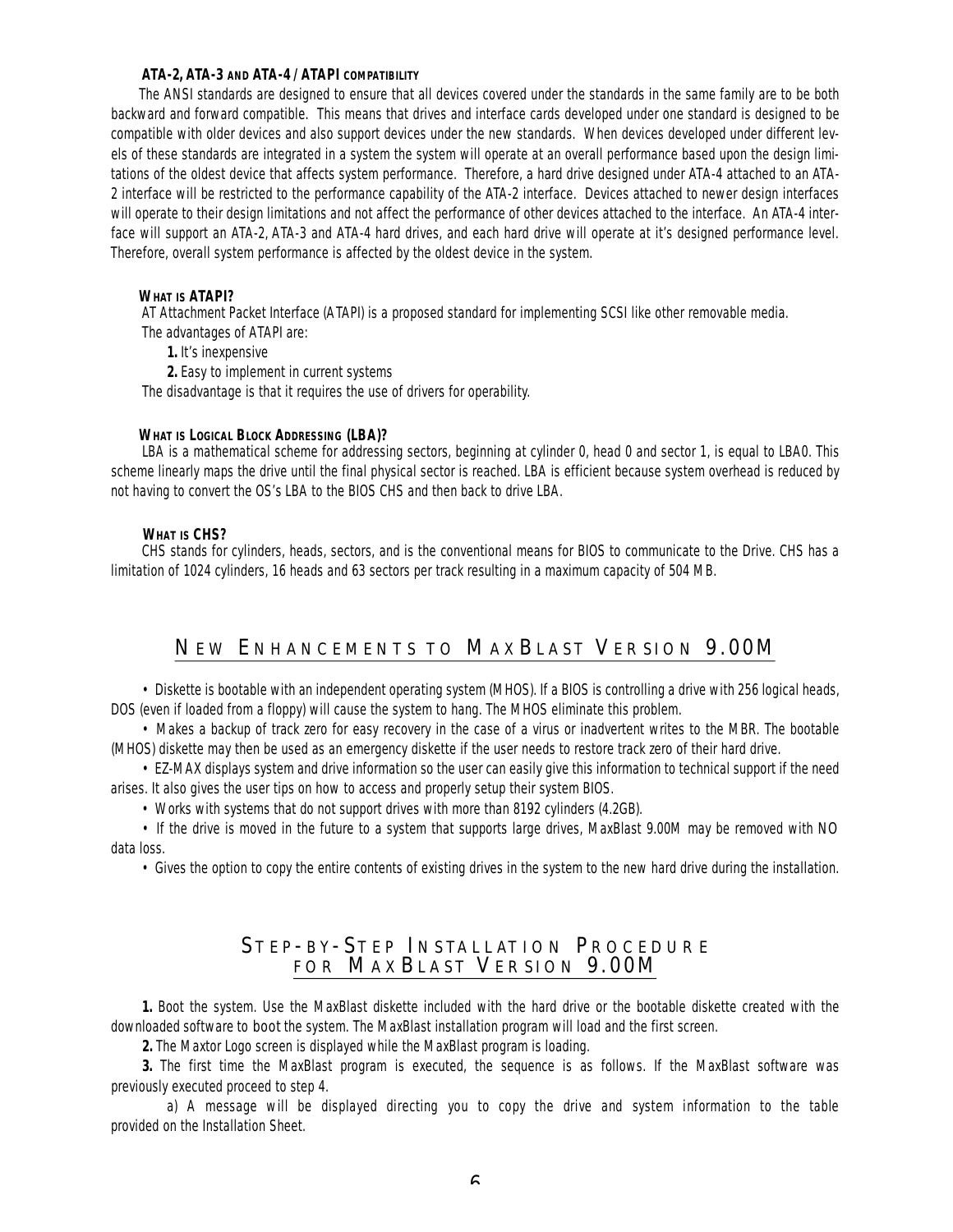- **NOTE:** The drive information sheet is inside the static bag with the hard drive. This sheet contains a table that the information displayed on the System Configuration screen is to be copied into.
- *Press* the [Enter] key to continue.
	- b) The System Configuration information screen is displayed. The information contained in this screen will vary based upon the number and type of ATA devices attached to the system. The information displayed on this screen matches in sequence the information contained in the table on the drive information sheet. Please enter this information into that table.
	- c) After the information on the System configuration screen has been copied to the table on the Installation Sheet, *press* the [Enter] key.
	- d) The System Notes screen is displayed. This screen provides general information regarding setting the system BIOS and how to access different BIOS. *Press* the [Enter] key.
	- e) The Maxtor Logo screen is displayed while the MaxBlast program is loading.
	- f) The License Screen is displayed. This screen provides a summary of the license agreement. To view the complete license agreement *press* the [F1] key. Pressing the [Esc] key will terminate the installation program. *Press* the [Enter] key to continue with the installation.
	- g) The Main Menu is displayed, proceed to step 5.
- **4.** For subsequent executions of the MaxBlast program the following sequences are followed:
	- b) The Maxtor Logo screen is displayed while the MaxBlast program is loading.
	- c) The EZMax options screen is displayed. To review the system configuration information press the [F1] key. *Press* the [Enter] key to continue with the installation.
	- d) The Maxtor Logo screen is displayed while the MaxBlast program is loading.
	- e) The License Screen is displayed. This screen provides a summary of the license agreement. To view the complete license agreement *press* the [F1] key. Pressing the [Esc] key will terminate the installation program. *Press* the [Enter] key to continue with the installation.
	- f) The Main Menu is displayed
- **5.** If the hard drive does not contain data, a screen with the option "Setup drive  $(0,1,2,3)$  now" will be displayed.
	- b) *Press* the [Y] key to continue with the installation. Proceed to step 6.
	- c) If the main menu is displayed, *highlight* "Setup Hard Drive".
	- d) A list of devices found is displayed. *Select* the device to be installed.

**NOTE:** This software is provided for use with Maxtor hard drives. Use on any other manufacturers hard drives is exclusively at the users risk.

e) If there is existing data on the hard drive, a partial list of files is displayed. *Type* the complete word "YES" to continue with the installation.

**NOTE:** All data on this drive will be lost.

**6.** System files are required to make the hard drive bootable. If this is the primary drive, a screen appears asking for a system disk to be placed in the A:> drive. Once the disk is inserted, *press* the [Y] key.

**7.** A menu with partition options is displayed. The partition sizes shown are the minimum default sizes for the operating system. If these are acceptable, *highlight* "Use these partition sizes" and *press* the [Enter] key. If the user wants to change the sizes of the partitions *highlight* "Enter new partition sizes" and *press* the [Enter] key. Then *enter* the size of each partition in megabytes until all available space is used.

**8.** A screen giving the user a last chance to cancel the setup is displayed. *Highlight* "Continue Setup" and *press* the [Enter] key.

**9.** MaxBlast will keep you informed of the installation process. Once the process is complete, a screen informing the user that the installation is complete is displayed.

**10.** Remove the floppy diskette from the A:> drive.

**11.** *Press* the [ESC] key to re-boot the system.

**NOTE:** If this is the primary drive, an operating system needs to be installed on the drive. Follow the on-screen instructions to boot to the #1 setup diskette for the operating system installation, otherwise the installation is complete.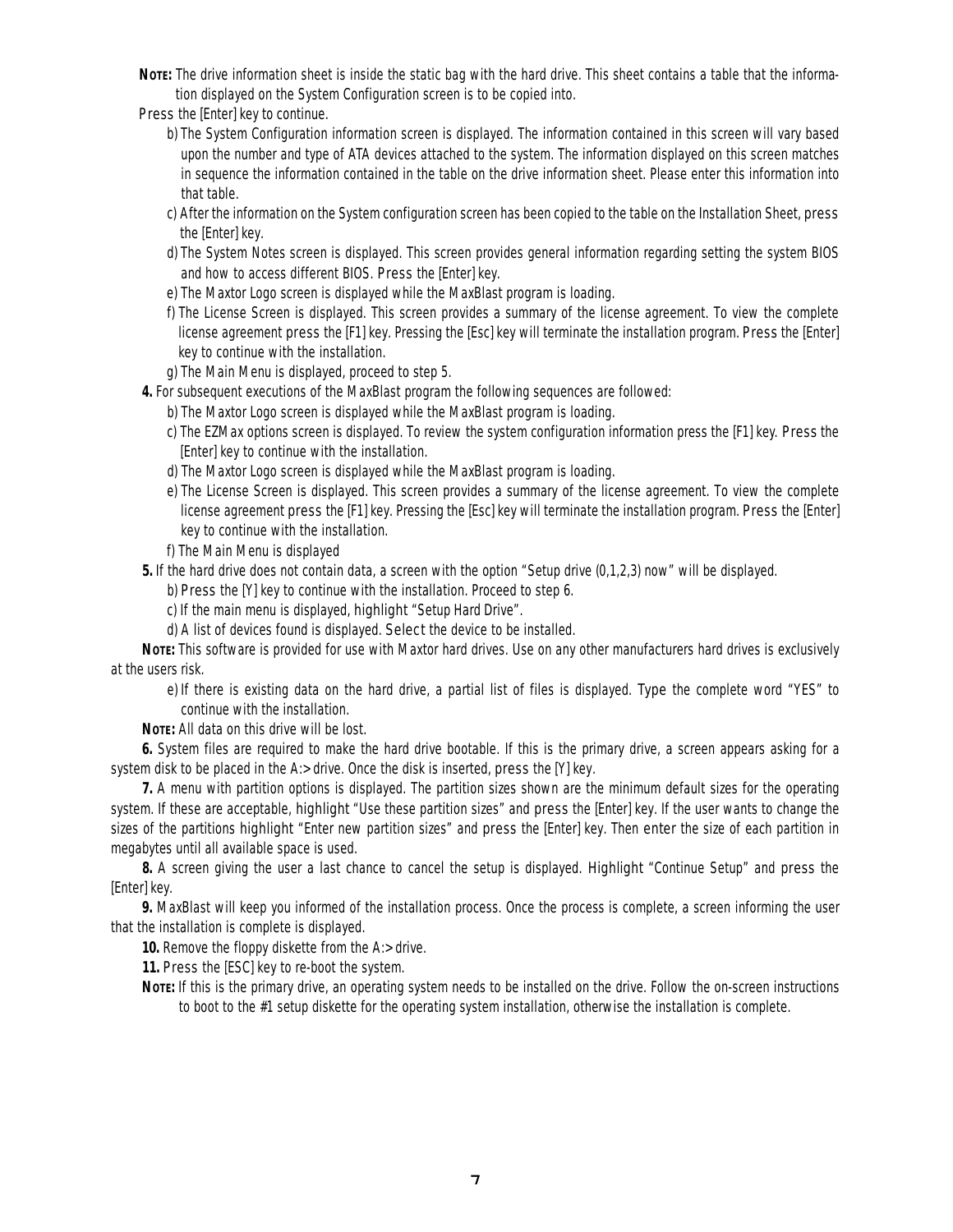#### USING FDISK TO PARTITION A HARD DRIVE WITH A CAPACITY  $>2.048$  GB IN A SYSTEM THAT HAS A BIOS OR EIDE INTERFACE CARD THAT SUPPORTS LARGE CAPACITY HARD DRIVES

**1.** At the "FDISK Options" screen, *select "4*. *Display* partition information" and *press* the [Enter] key, if the partition information display indicates that there are existing partition(s) on the Maxtor hard drive, these partitions must be deleted before proceeding. Follow the on screen procedures for *"3*. Delete partition information" on the "FDISK Options" screen to remove any extended partitions. If there are no partitions on the Maxtor drive go to step 2.

**2.** At the "FDISK Options" screen, *select "1*. Create DOS partition or Logical DOS drive" and *press* the [Enter] key.

**3.** The "Create DOS partition or Logical DOS Drive" menu screen is displayed. *Select "1*. Create Primary DOS partition" and press the [Enter] key.

**4.** The message "Do you wish to use the maximum available size for a Primary DOS Partition and make the Partition active (Y/N).....................? " is displayed. *Type* "N" and *press* the [Enter] key.

**NOTE:** When "Do you wish to use the maximum available size for a Primary DOS Partition and make the Partition Active?" is displayed you *MUST* respond to the prompt with "n". If you reply "y", a primary partition of 2.048 GB will be created and the system will not be able to access the remainder of the capacity of the Maxtor hard drive unless the partition is deleted.

**5.** When prompted, type in the value of the Primary Partition in Megabytes, this value can be anywhere from 1 to 2048 (default), and *press* the [Enter] key.

**6.** The message "Primary DOS Partition created" is displayed. *Press* the [ESC] key to continue.

**7.** At the "FDISK Options" screen, *select "1*. Create DOS partition or Logical DOS drive" and *press* the [Enter] key.

**8.** The "Create DOS partition or Logical DOS Drive" menu screen is displayed. *Select "2*. Create Extended DOS partition" and *press* the [Enter] key.

**9.** The "Create Extended DOS Partition" screen is displayed. *Press* the [Enter] key to place the remaining space available on the Maxtor hard drive into the Extended DOS partition.

**NOTE:** If all of the remaining space on the Maxtor hard drive is not placed into the DOS Extended partition the total capacity of the Maxtor hard drive will not be available to the computer system.

**10.** *Press* the [ESC] key to continue when the FDISK message "Extended DOS Partition created" appears on the monitor screen.

**11.** The FDISK utility will now prompt you to create logical drives for the Extended DOS partition. The message "Enter logical drive size in megabytes or percent of disk space (%)..." is displayed. *Type* the value desired for the capacity value of the logical drive size and *press* the [Enter] key. If you choose a value less than the displayed total size, you must continue entering drive sizes until all of the available space has been assigned Logical volume drive letters.

**NOTE:** Logical DOS Volumes have a maximum capacity of 2.048 GB. Do not create a Logical DOS drive with a size greater than 2048 MB. Each logical DOS drive created represents a drive letter (C:, D:, E:, F:, etc.) to the system.

**12.** *Press* the [ESC] key to continue when the FDISK message "All available space in the Extended DOS Partition is assigned to logical drives".

**13.** *If the drive is going to be the primary boot drive, continue with this step, otherwise proceed to Step 16.* At the "FDISK Options" screen, *select "2*. Set active partition" and *press* the [Enter] key.

**14.** The "Set Active Partition" screen is displayed and the message "Enter the number of the partition you want to make active.................: " is displayed. *Press* the "1" key, then *press* the [Enter] key.

**15.** The message "Partition 1 made active" is displayed. *Press* the [ESC] key to continue. This will return operations to the main menu.

**16.** *Press* the [ESC] to exit FDISK. Exiting FDISK under DOS will cause the system to re-boot, under Windows 95 the system will return to the "C:\WINDOWS\COMMAND>" prompt and the user will have to manually re-boot the system.

**17.** After the system re-boots each drive letter assigned to the Maxtor hard drive must be formatted.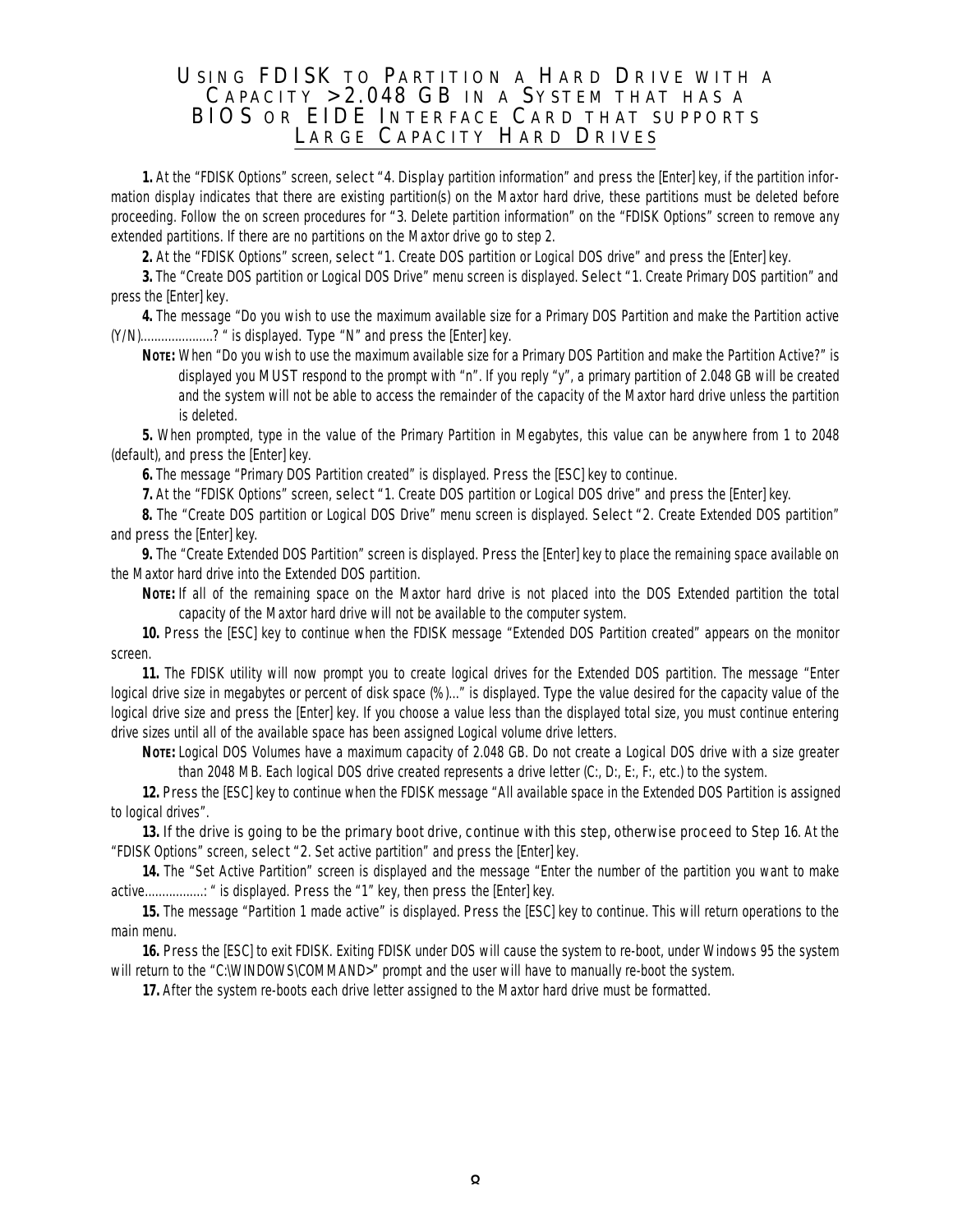### SUMMARY AND ADDITIONAL INFORMATION

The following describes the FAT 32 file system included with Windows 95 OEM Service Release 2 (OSR2).

#### **MORE INFORMATION**

Windows 95 OSR2 provides an updated version of the File Allocation Table file system, called FAT32. This updated file system allows for a default cluster size as small as 4K, as well as support for EIDE hard disk sizes in excess of 2 GB.

#### **FEATURES**

FAT 32 provides the following enhancements over previous implementations of the FAT file system:

• Supports drives up to 2 terabytes in size. Uses space more efficiently.

• FAT 32 uses smaller clusters (4K clusters for drives up to 8 GB in size) resulting in a 10% to 15% increase in efficient use of disk space relative to large FAT 16 drive. More robust.

• FAT 32 has the ability to relocate the root directory and use the backup copy of the FAT instead of the default copy. In addition, the boot record on FAT 32 drives has been expanded to include a backup of critical data structures. This means that FAT32 drives are less susceptible to a single point of failure than existing FAT 16 volumes.

• The root directory on a FAT 32 drive is now an ordinary cluster chain, so it can be located anywhere on the drive. For this reason, the previous limitations on the number of root directory entries no longer exist. In addition, FAT monitoring can be disabled, allowing a copy of the FAT other than the first one to be active. These features allow for dynamic resizing of FAT 32 partitions.

**NOTE:** however, that while the FAT 32 design allows for this capability, Microsoft will not implement it in the initial release.

#### **COMPATIBILITY CONSIDERATION**

In order to maintain the greatest compatibility possible with existing programs, networks, and device drivers, FAT 32 was implemented with as little change as possible to Windows 95's existing architecture, internal data structures, Application Programming Interfaces (APIs) and on-disk format. However, because 4 bytes are now required to store cluster values, many internal and/or ondisk data structures and published APIs have been revised or expanded. In some cases, existing APIs will not work on FAT 32 drives. Most programs will be unaffected by these changes. Existing tools and drivers should continue to work on FAT 32 drives. However, MS-DOS block device drivers (for example, ASPIDISK.SYS) and disk tools will need to be revised to support FAT 32 drives.

All of Microsoft's bundled disk tools (Format, FDISK, Defrag, and MS-DOS based and Windows based ScanDisk) have been revised to work with FAT 32. In addition, Microsoft is working with leading device driver and disk tool vendors to support them in revising their products to support FAT 32.

**NOTE:** A FAT 32 volume cannot be compressed using Microsoft DriveSpace or DriveSpace 3.

#### **PERFORMANCE**

For most users, FAT 32 will have a negligible performance impact. Some programs may see a slight performance gain from FAT 32. In other programs (particularly those heavily dependent on large sequential read or write operations), FAT 32 may result in a modest performance degradation.

#### **DUAL BOOT PERSONAL COMPUTERS**

At this time, Windows 95 OEM Service Release 2 (OSR2) is the only operating system capable of accessing FAT 32 volumes. MS-DOS and the original version of Windows 95 do not recognize FAT 32 partitions, and are unable to boot from a FAT 32 volume. Windows 95 OSR2 can still be booted to real mode (for example, to run a game) and can use FAT 32 volumes.

**NOTE:** FAT 32 volumes cannot be accessed properly if the computer is started using another operating system (i.e., Windows 95 or MS-DOS boot disk.)

#### **CREATING FAT 32 DRIVES**

In OSR2, if you run the FDISK tool on a system with a drive over 512 MB, it asks whether to enable large disk support. If you answer "Yes", any partition you create that is larger than 512 MB is marked as a FAT 32 partition.

#### **SUPPORT BOUNDARIES**

Microsoft will support the functionality of the FAT 32 file system for error free reading and saving of files either in real mode or protect mode. Microsoft supports the real and protected mode tools included with Windows 95. Microsoft will not provide support for programs that will not run on the FAT 32 file system. For legacy programs that will not install on a FAT 32 volume, or will not properly save files or read them, you will have to contact the manufacturer of the software package.

**NOTE:** Cluster sizes of less than 4K on FAT 32 volumes are not supported by Microsoft.